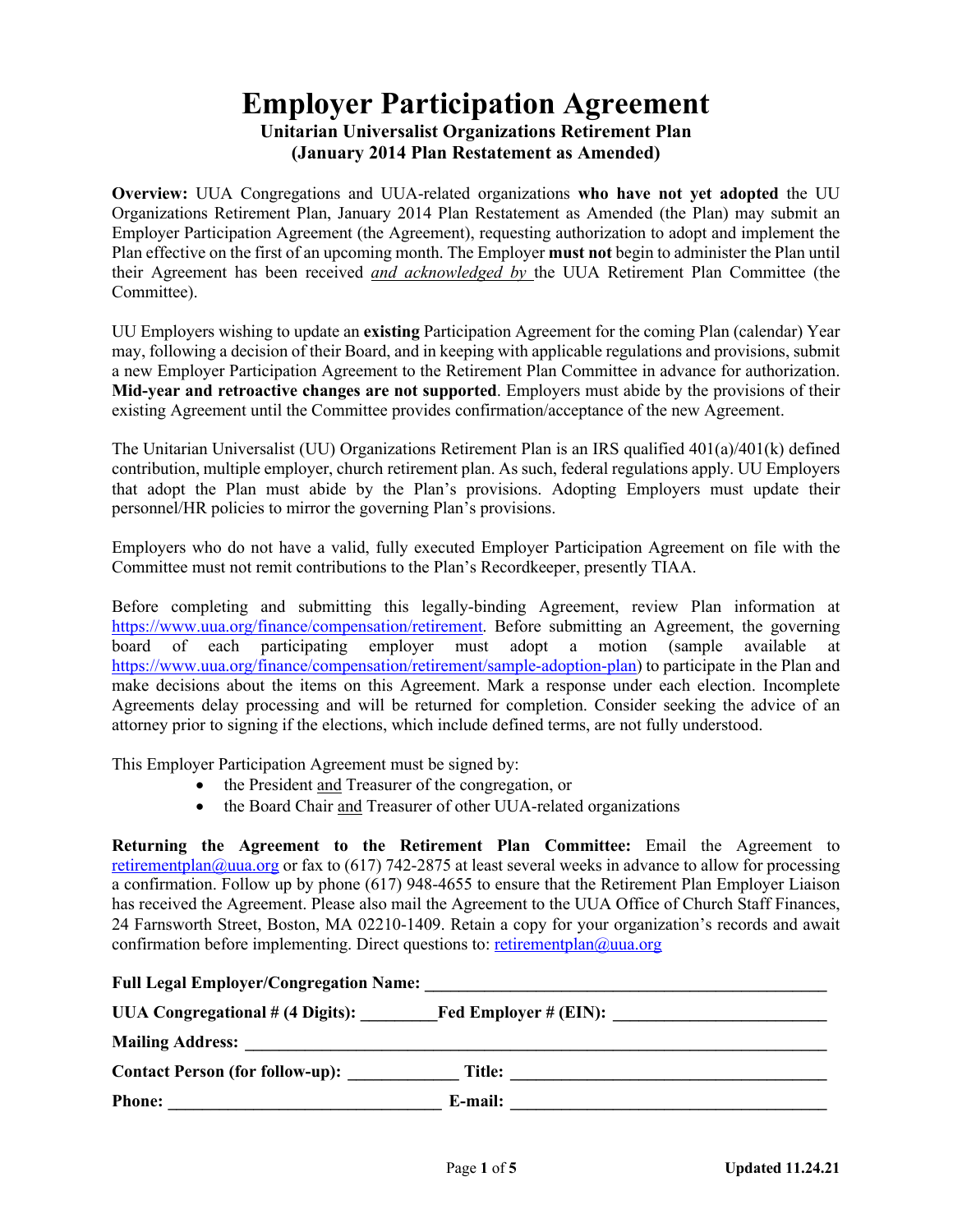- **A. Employer Elections:** Our UU congregation/organization makes the following legally binding elections on behalf of our employees. We also provide a copy of this Agreement to employees when on-boarding them with information about this employee benefit plan.
	- **1. Election #1 - Auto-Enrollment:** Unless the employee affirmatively elects otherwise, you, the Employer may opt to enroll your employee(s) in the Plan (regardless of hours worked), deduct a certain percentage of the Employee's own compensation (see below), and forward those employee deferrals to TIAA for crediting to the employee's account. Whether or not you choose to become an Auto-Enroll employer, you are responsible for properly informing your employees about the Plan and its applicable provisions, and documenting when you so informed each of your employees. You may utilize the Employee Contributions Agreement (found online at uua.org) to document the employees' decisions to authorize elective contributions or to decline to authorize you to make them on their behalf. (Generally, employers electing to administer Auto-Enrollment do so to encourage employees to save for their own eventual retirement.)

Choose *one* of the two elections below:

We choose **NOT** to auto-enroll all employees. However, we will enroll any employee (regardless of hours worked), as required by federal law, who elects to make a voluntary salary reduction to the retirement plan (e.g., an elective deferred contribution), and all who are or who become eligible to receive employer contributions.

We choose to **auto-enroll** all current and future employees. In doing so, we agree to provide a copy of the Employee Contributions Form each year to all employees. Each employee who does not affirmatively make a different election will be deemed to have elected to contribute the following percentage of their Compensation (as defined in the Plan document and referenced under Election #4 below):

 $\_1\%$   $\_2\%$   $\_3\%$   $\_4\%$   $\_5\%$   $\_6\%$ 

**2. Election #2 – Base Employer Contribution**: As the Employer Contribution, we will remit the following **whole percentage** of the compensation base to each employee who has met the Plan's eligibility criteria. Please Note: Eligibility is governed by UUA Plan Provisions. The Employer's HR/Personnel policies must mirror the Plan's requirements. KEY POINT: All employees eligible for employer contributions must receive the same percentage employer base (retirement) contribution.

| 5% (Required minimum) | 11%             |
|-----------------------|-----------------|
| 6%                    | 12%             |
| $7\%$                 | 13%             |
| 8%                    | 14%             |
| 9%                    | Other (specify) |
| 10%                   |                 |

**3. Election #3 - Matching Employer Contribution:** In addition to the base employer contribution selected in 2 above, we opt to also match eligible employees' elective salary deferrals (up to the percentage shown below). Note: the maximum match permitted is 6%.

| No Matching Contribution | 4%    |
|--------------------------|-------|
| $1\%$                    | 5%    |
| $2\%$                    | $6\%$ |
| 3%                       |       |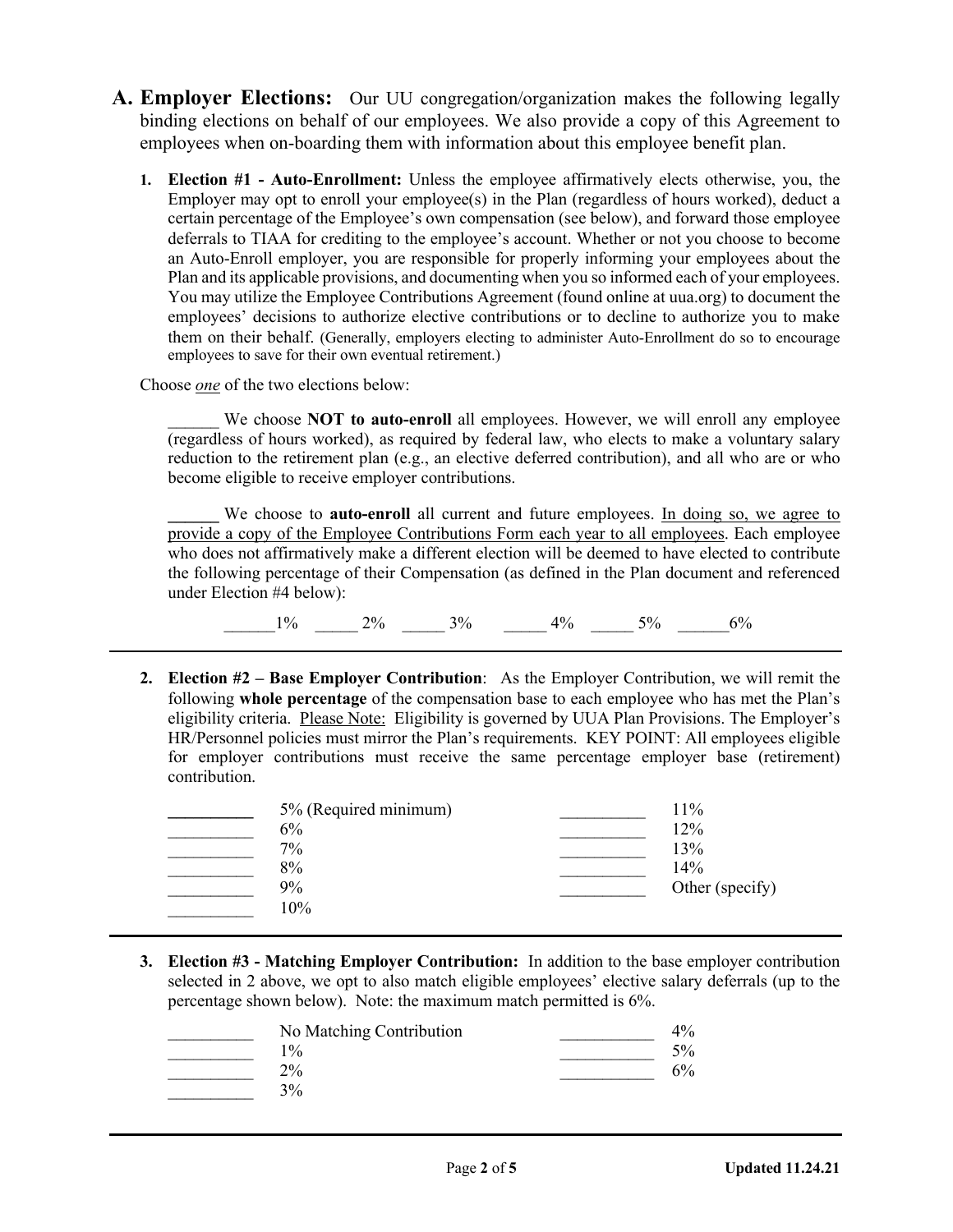**4. Election #4 - Definition of Compensation:** Please indicate **whether** you will exclude any or none of the following from the retirement contribution compensation base (if excluding more than one, be sure to check all that you wish to exclude):

No exclusions

**Or** mark one or more of the following:

| Exclude payment-in-lieu-of-FICA (paid to ministers),                 |
|----------------------------------------------------------------------|
| Exclude amounts paid to employees for federal and state              |
| income taxes owed on benefits provided by the employer for same-sex  |
| Civil union or domestic partner benefits if applicable, or           |
| Exclude the value of any employer-paid Long-term Disability and Life |
| insurance premiums which are imputed as income to the employee       |

*5.* **Employer Certification Regarding Employment Status**: IRS regulations require that all individuals receiving employer contributions be employees and receive a W2. Note that most ministers have a "dual tax status," and are employees for federal income tax purposes, but are selfemployed for Social Security purposes with respect to earnings from services performed in the exercise of their ministry. Regardless of their dual tax status, ministers should be treated as employees and receive a W2. For congregational-based ministers, this is a requirement.

We hereby certify that all individuals receiving employer contributions or making employee salary deferrals are employees of our congregation/organization, and thus receive a W2 (not a 1099).

**6. Employer Certification of Non-Discrimination:** The UU Organizations Retirement Plan requires the enrollment of any Employee age 18 or older, regardless of hours of service, who wishes to defer compensation into their retirement account. Further, the Plan requires that all Employees owed Employer contributions be enrolled and receive the same percentage retirement contribution from the Employer, and opportunity for Employer Match, if elected in Election #3 above.

We hereby certify that all Employees wishing to participate in the Plan have been enrolled (or will be, if we are entirely new to the Plan), and that Employer contributions are made for all Employees eligible under the Plan. We certify that the same percentage retirement contribution is made for all Employees eligible, and that the same percentage matching contribution is offered to all eligible Employees.

**7. Employer Certification: Highly Compensated Employees:** The IRS requires certain annual testing to verify that the Plan is not primarily benefitting highly compensated employees. The IRS defines a highly compensated employee as one who earned more than a specified limit for the prior year. For ministers, the amount is W2 income only. Do not include the housing allowance. Complete the applicable lines below:

None of our employees earned a salary of \$130,000 or more during 2021.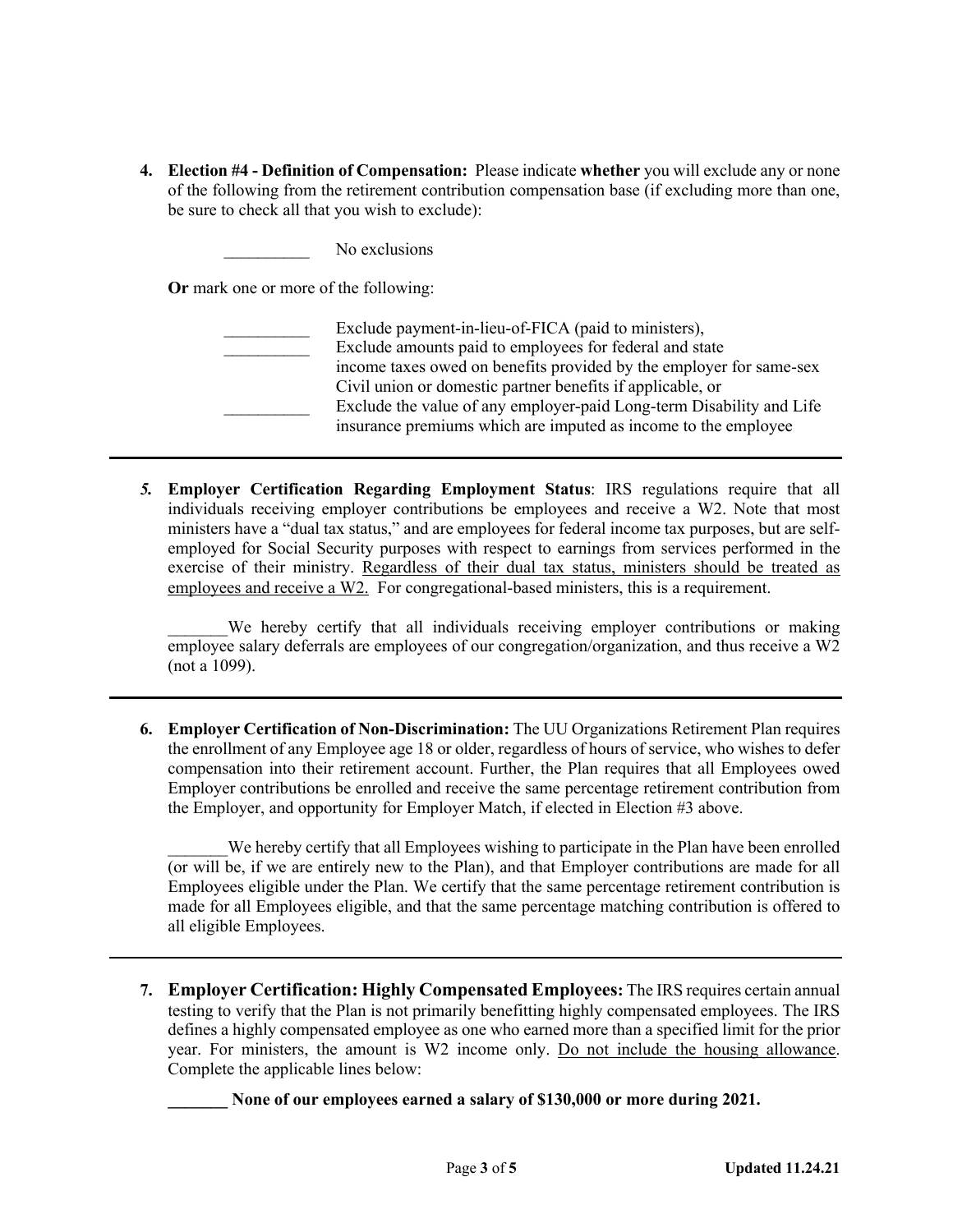(#7 continued)

We have employees who received W2 reported wages of \$130,000 or more during **calendar year 2021 ("look back year"):**

| <b>Name</b>  | \$ wages during look back year |
|--------------|--------------------------------|
| $\mathbf{2}$ |                                |
| <b>Name</b>  | \$ wages during look back year |
|              |                                |

## **B. Adoption/Re-Adoption of the Unitarian Universalist Organizations Retirement Plan (January 2014 Plan Restatement as Amended)**

Pursuant to the terms of this agreement, the participating employer (congregation, national office, district, region, or other UUA-related organization) listed above hereby adopts the 2014 Restatement of the Unitarian Universalist Organizations Retirement Plan and all amendments, becomes a participating employer under the Plan, and agrees to be bound by the terms of the Plan subject to federal law and regulations.

Revisions to an **existing** Employer Participation Agreement can only be authorized for the coming Plan Year, with an implementation date of January 1, 20XX. Mid-year and retroactive changes are not supported.

The restated Plan document, Summary Plan Description (SPD), and other pertinent information can be found at: https://www.uua.org/finance/compensation/retirement. **By submitting this Employer Participation Agreement, the congregation/participating employer commits to establishing internal procedures to ensure compliance with all Plan provisions.** 

In order to comply with changes in federal laws relating to employee benefit plans or to implement changes determined necessary by the UUA, the UUA Board and/or Retirement Plan Committee may amend the Plan or the Participation Agreement. The UUA will notify Participating Employers in advance of any amendment to the Plan that changes the duties or liabilities of the employer. If the employer objects to any changes to the Plan or the Participation Agreement, the employer may terminate its active participation in the Plan by providing written notice to the UUA Retirement Plan Committee.

\_\_\_\_\_\_\_\_ (Please Check to Signal Your Commitment): After Plan Sponsor's acceptance, we will distribute a copy of this fully executed document to all of our current employees (full-time and part-time) and will issue the then-current Agreement to all subsequent new hires.

| Date of Board Motion                       | Intended Implementation Date (XX/01/20XX)   |
|--------------------------------------------|---------------------------------------------|
| To Adopt/Re-adopt with revised Election(s) | (subject to Retirement Plan Cte acceptance) |

 $\frac{1}{2}$  , and the contract of the contract of the contract of the contract of the contract of the contract of the contract of the contract of the contract of the contract of the contract of the contract of the contract Signature of President/Board Chair /date Printed Name of President/Board Chair

 $\frac{1}{2}$  , and the contribution of  $\frac{1}{2}$  , and the contribution of  $\frac{1}{2}$  , and the contribution of  $\frac{1}{2}$ Signature of Treasurer /date Printed Name of Treasurer